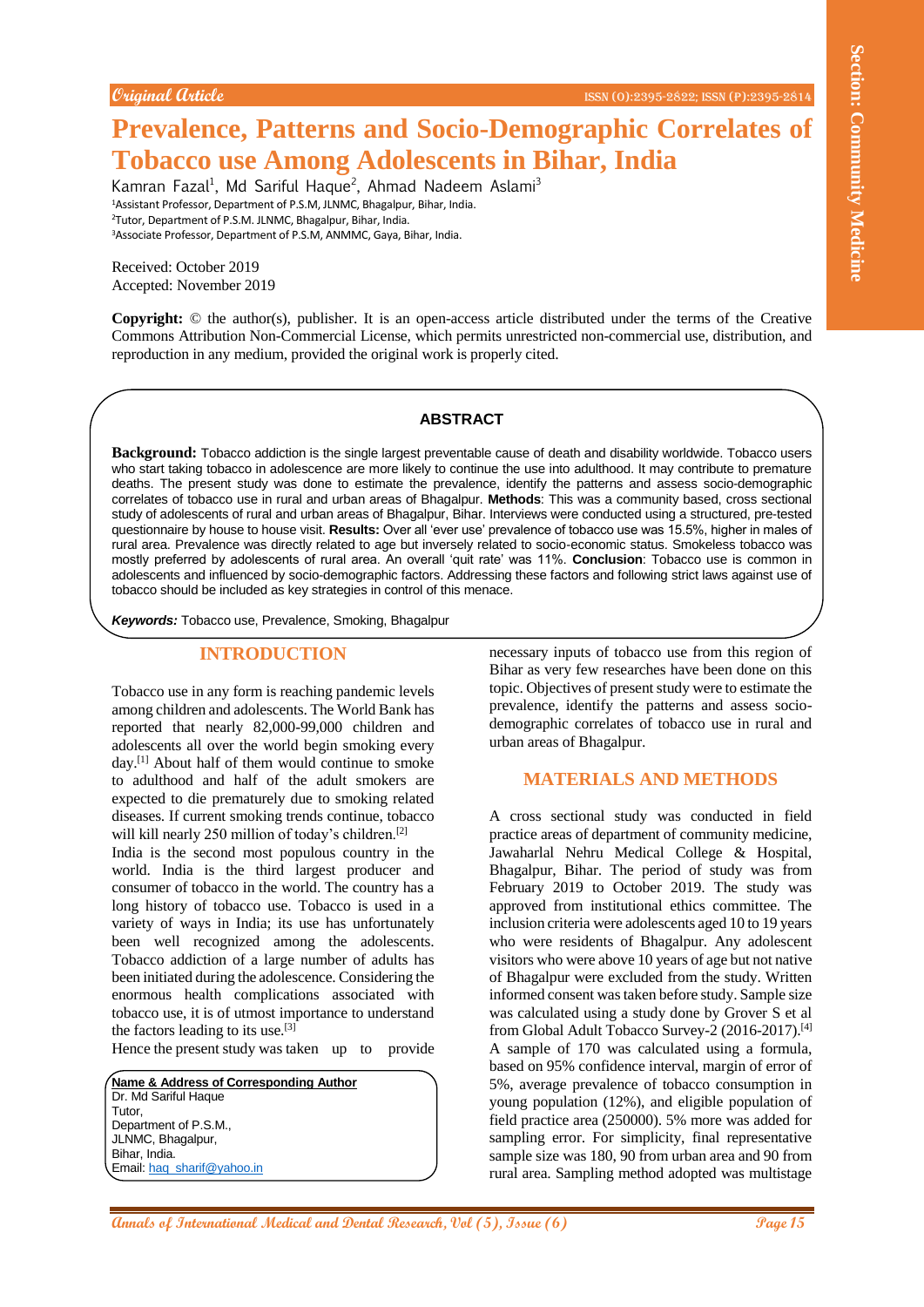## **Fazal et al; Prevalence, Patterns and Socio-Demographic Correlates of Tobacco use Among Adolescents**

sampling; probability proportional to size was used to collect data. The participants of the study were informed about the study purpose. Participants were interviewed separately using a structured, pre-tested proforma. The proforma contained different parts. First part collected information regarding sociodemographic profile. The second part collected information regarding patterns of tobacco use.

Traced **A** delig Decorations, *Childrens* and Section Observation Community Constrained Proposition The main of the Constrained Community and Community Medical and Community Community Community Community Community Communi A modified BG Prasad classification was utilized to classify the socio-economic class of participants.[5] Standard WHO definitions were used to classify different types of "tobacco users": never user, ever user, current user and quitter.<sup>[6]</sup> Ever user was one who has taken tobacco at least once in his/ her lifetime. Current user was a person with history of consuming any tobacco product within 30 days preceding the survey. Quitter had used tobacco and abstained from it for at least 1 year before the survey started. "Quit rate" was calculated by calculating the percentage of quitters from ever users. "non-user" category included never users and quitters. Those participants who were current users were asked about daily use or occasional use  $(\leq 3$  days in a week), age of onset, frequency of consumption (mild being 1-9, moderate 10-20 and heavy being 20+), duration of regular use in years, attempts to quit tobacco before (attempted/non-attempted).

Statistical analysis of the study was conducted by using Microsoft excel and SPSS version 16.0. Appropriate statistical tests were applied to find significance. Prevalence percentage is compared using 'Z' test for proportions. Chi-square was applied where appropriate. For all the tests, a p value of  $< 0.05$ was considered statistically significant.

## **RESULTS**

In the present study, over all 'ever use' prevalence of tobacco use was 15.5%. It was higher in males as compared to females  $(20.4\% \text{ vs } 8.3\%, \text{ p} < 0.05)$ . Region wise, prevalence in rural area was more than urban area (21.1% vs  $10\%$ ,  $p<0.05$ ). According to age group, those in higher age group of 16-19 years had more habit of taking tobacco as compared to those of younger age group of 12-15 years (25.3% vs 7.9%, p<0.05). The study participants were classified socioeconomically by modified BG Prasad classification. For statistical analysis and ease of understanding, class I, II and III were clubbed together as group 1 and class IV and V as group 2. Group 2 had more prevalence of tobacco as compared to Group 1  $(p<0.05)$ . This shows that prevalence of tobacco use is more in lower socio-economic classes or weaker section of society. [Table 1]

A Bivariate analysis of patterns of tobacco use was done comparing participants of rural area with urban area. [Table 2] It was seen that smokeless tobacco was mostly preferred by adolescents of rural area. Out of 11 participants who took smokeless tobacco, 10 were from rural area. Among daily users of tobacco, out of

total 24 participants, 17 were from rural area. There was no difference of occasional users in both areas. An overall 'quit rate' was 11%. "Quit rate" was calculated by calculating the percentage of quitters from ever users. "Non-user" category included never users and quitters.

|  | Table 1: Prevalence of tobacco use by baseline |  |  |  |
|--|------------------------------------------------|--|--|--|
|  | characteristics (n=180)                        |  |  |  |

| <b>Baseline</b>        | <b>Prevalence</b> | Z test, p value   |  |
|------------------------|-------------------|-------------------|--|
| <b>Characteristics</b> |                   |                   |  |
| Region                 |                   |                   |  |
| Urban (90)             | $9(10.0\%)$       | $Z = -2.056$ ,    |  |
| Rural (90)             | 19 (21.1%)        | p=0.0394*         |  |
| Total (180)            | 28 (15.5%)        |                   |  |
| <b>Gender</b>          |                   |                   |  |
| Male (108)             | 22 (20.4%)        | $Z = 2.18$ .      |  |
| Female (72)            | 6(8.3%)           | $p=0.029*$        |  |
| <b>Age Group</b>       |                   |                   |  |
| $12-15(101)$           | 8 (7.9%)          | $Z = -3.19$       |  |
| 16-19 (79)             | 20 (25.3%)        | $p=0.001*$        |  |
| <b>SES</b> class       |                   |                   |  |
| Upper class $I(23)$    | 2(8.7%)           | $Z = -2.185$      |  |
| Upper middle class II  | $2(6.5\%)$        | $p = 0.028*$      |  |
| (31)                   |                   | $1$ , II & III vs |  |
| Middle class III (38)  | $5(13.1\%)$       | IV and V (Ref.)   |  |
| Lower middle class     | 7(16.7%)          |                   |  |
| IV (42)                |                   |                   |  |
| Lower class V (46)     | $12(26.1\%)$      |                   |  |
| *Significant           |                   |                   |  |

|                                  | Table 2: Bivariate analysis of patterns of tobacco use by |
|----------------------------------|-----------------------------------------------------------|
| baseline characteristics (n=180) |                                                           |

| Patterns of                | Urban                       | <b>Rural</b>                | p value      |  |
|----------------------------|-----------------------------|-----------------------------|--------------|--|
| tobacco use                | $n\left(\frac{0}{0}\right)$ | $n\left(\frac{0}{0}\right)$ |              |  |
| Any form                   |                             |                             |              |  |
| Yes                        | $9(10\%)$                   | 19 (21.1%)                  | $p = 0.049*$ |  |
| No.                        | 81 (90%)                    | 71 (78.9%)                  |              |  |
| Total                      | 90                          | 90                          |              |  |
| <b>Type of tobacco use</b> |                             |                             |              |  |
| Smoking                    | 4 (44.4%)                   | $3(15.8\%)$                 | $p=0.081#$   |  |
| <b>Smokeless</b>           | $1(11.2\%)$                 | 10 (52.6%)                  |              |  |
| Mixed $(>1)$               | $4(44.4\%)$                 | 6(31.6%)                    |              |  |
| form)                      |                             |                             |              |  |
| Total $(28)$               | 9                           | 19                          |              |  |
| <b>Regularity of use</b>   |                             |                             |              |  |
| Daily users                | 7(77.8%)                    | 17 (89.5%)                  | $p=0.574#$   |  |
| Occasional                 | $2(22.2\%)$                 | $2(10.5\%)$                 |              |  |
| users                      |                             |                             |              |  |

\*Significant, #Non-significant

## **DISCUSSION**

The overall prevalence of lifetime tobacco use in this study among adolescents of age group 10-19 years was 15.5 per cent, with 10 per cent in urban area and 21.1 per cent in rural area. The prevalence found in our study was higher than the rates of the nationwide survey conducted in 2009 which reported prevalence of 9.5%.[7] Although increasing prevalence of smoking among youth as reported in our study is consistent with findings from multiple studies done in India and other countries.[8-10]

The unique and geographically varying social, economical, cultural characteristics and tobacco policies could account for the wide range of prevalence rates of tobacco use reported in different states/ countries. The high prevalence of tobacco use